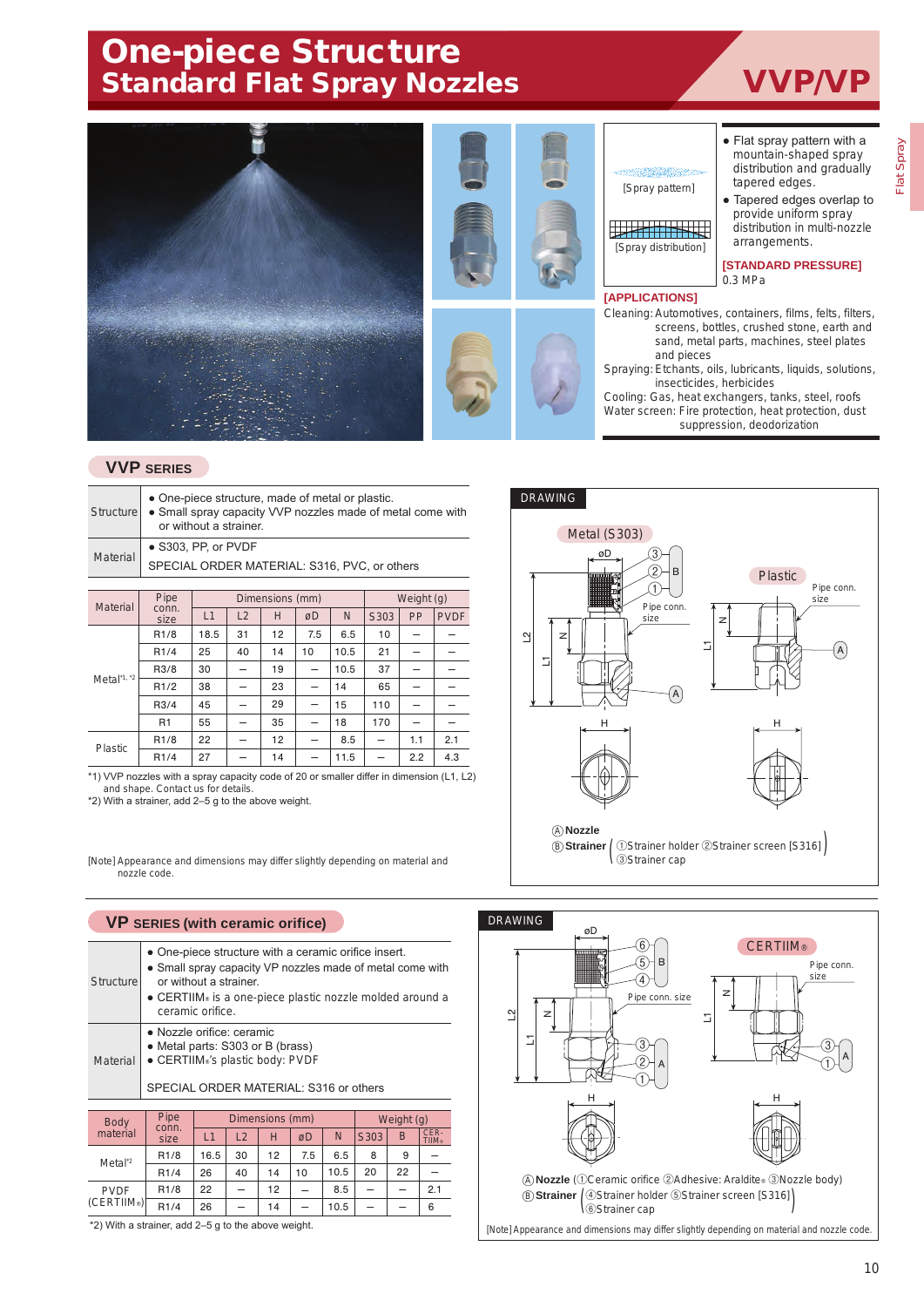# ■**VVP Series, VP Series**

|                |                   |                   | Pipe connection size     |                                          |              |                       |         |                |                          |                                                                                                       |                 |                 |                              |                                                                                                      | Spray angle (°) |            | Spray capacity (L/min)                        |              |              |              |                           |              |              |              | Mean                  | Free                        |               |                                               |
|----------------|-------------------|-------------------|--------------------------|------------------------------------------|--------------|-----------------------|---------|----------------|--------------------------|-------------------------------------------------------------------------------------------------------|-----------------|-----------------|------------------------------|------------------------------------------------------------------------------------------------------|-----------------|------------|-----------------------------------------------|--------------|--------------|--------------|---------------------------|--------------|--------------|--------------|-----------------------|-----------------------------|---------------|-----------------------------------------------|
| Spray<br>angle | Spray<br>capacity |                   |                          |                                          | <b>VVP</b>   |                       |         | All            |                          |                                                                                                       |                 | <b>VP</b>       |                              |                                                                                                      |                 |            |                                               |              |              |              |                           |              |              |              |                       | drop.<br>dia.               | pass.<br>dia. | Strainer<br>mesh                              |
| code           | code              |                   |                          | All metal<br>R1/8 R1/4 R3/8 R1/2 R3/4 R1 |              |                       |         |                | plastic                  | R <sub>1/8</sub> R <sub>1/4</sub> R <sub>1/8</sub> R <sub>1/4</sub> R <sub>1/8</sub> R <sub>1/4</sub> | <b>Metal</b>    | CER-<br>TIIM®   |                              | 0.15<br>MPa                                                                                          | 0.3<br>MPa      | 0.7<br>MPa | 0.05<br>MPa                                   | 0.1<br>MPa   | 0.15<br>MPa  | 0.2<br>MPa   | 0.3<br><b>MPa</b>         | 0.5<br>MPa   | 0.7<br>MPa   | 1<br>MPa     | $\overline{2}$<br>MPa | $(\mu m)$                   | (mm)          | size                                          |
|                | 03<br>04          |                   |                          |                                          |              |                       |         | O<br>О         | C<br>$\bigcirc$          |                                                                                                       |                 | $\bigcirc$      | C<br>$\circ$                 | 101<br>102                                                                                           | 115<br>115      | 124<br>124 | $\qquad \qquad -$<br>$\qquad \qquad -$        | 0.17<br>0.23 | 0.21<br>0.28 | 0.24<br>0.33 | 0.30<br>0.40              | 0.39<br>0.52 | 0.46<br>0.61 | 0.55<br>0.73 | 0.77<br>1.03          | 140<br>$\zeta$              | 0.2<br>0.2    | 200<br>200                                    |
|                | 05<br>07          |                   |                          |                                          |              |                       |         | С<br>С         | O<br>$\circ$             |                                                                                                       |                 | О<br>О          | $\overline{\mathbb{C}}$<br>С | 102<br>103                                                                                           | 115<br>115      | 124<br>124 | $\qquad \qquad -$<br>$\qquad \qquad -$        | 0.29<br>0.40 | 0.35<br>0.49 | 0.41<br>0.57 | 0.50<br>0.70              | 0.65<br>0.90 | 0.76<br>1.07 | 0.91<br>1.28 | 1.29<br>1.81          | 160                         | 0.3<br>0.3    | 150<br>150                                    |
|                | 10                |                   |                          |                                          |              |                       |         | O<br>C         | $\circ$<br>$\bigcirc$    |                                                                                                       |                 | О<br>О          | C<br>О                       | 103<br>104                                                                                           | 115             | 124        | 0.41<br>0.61                                  | 0.58         | 0.71         | 0.82         | 1.00                      | 1.29         | 1.53<br>2.29 | 1.83<br>2.74 | 2.58<br>3.87          | ₹                           | 0.4<br>0.5    | 150<br>100                                    |
|                | 15<br>20          |                   |                          |                                          |              |                       |         | С              | $\overline{\bigcirc}$    |                                                                                                       |                 |                 | C                            | 104                                                                                                  | 115<br>115      | 123<br>123 | 0.82                                          | 0.87<br>1.15 | 1.06<br>1.41 | 1.23<br>1.63 | 1.50<br>2.00              | 1.94<br>2.58 | 3.06         | 3.65         | 5.16                  | 270                         | 0.6           | 100                                           |
|                | 30<br>40          |                   |                          |                                          |              |                       |         | С<br>O         | $\circ$<br>$\circ$       |                                                                                                       |                 |                 | С                            | 105<br>106                                                                                           | 115<br>115      | 122<br>122 | 1.23<br>1.63                                  | 1.73<br>2.31 | 2.12<br>2.83 | 2.45<br>3.27 | 3.00<br>4.00              | 3.88<br>5.16 | 4.58<br>6.11 | 5.48<br>7.30 | 7.75<br>10.3          |                             | 0.8<br>0.8    | 50<br>50                                      |
|                | 60<br>80          | O                 | О<br>O                   |                                          |              |                       |         |                |                          |                                                                                                       |                 |                 |                              | 107<br>107                                                                                           | 115<br>115      | 121<br>121 | 2.45<br>3.27                                  | 3.46<br>4.62 | 4.24<br>5.66 | 4.90<br>6.53 | 6.00<br>8.00              | 7.75<br>10.3 | 9.17<br>12.2 | 11.0<br>14.6 | 15.5<br>20.6          | $\mathcal{S}_{\mathcal{S}}$ | 1.0<br>1.2    | $\overline{\phantom{0}}$<br>$\qquad \qquad -$ |
| 115            | 100<br>200        |                   | О<br>O                   |                                          |              |                       |         |                |                          |                                                                                                       |                 |                 |                              | 107<br>109                                                                                           | 115<br>115      | 120<br>120 | 4.08<br>8.16                                  | 5.77         | 7.07         | 8.17         | 10.0                      | 12.9<br>25.8 | 15.3<br>30.6 | 18.3         | 25.8                  | 510                         | 1.7<br>2.4    | $\qquad \qquad -$<br>$\qquad \qquad -$        |
|                | 230               |                   |                          | O                                        |              |                       |         |                |                          |                                                                                                       |                 |                 |                              | 109                                                                                                  | 115             | 119        | 9.39                                          | 11.5<br>13.3 | 14.1<br>16.3 | 16.3<br>18.8 | 20.0<br>23.0              | 29.7         | 35.1         | 36.5<br>42.0 | 51.6<br>59.4          |                             | 2.7           | -                                             |
|                | 260<br>300        |                   |                          | $\overline{C}$<br>C                      |              |                       |         |                |                          |                                                                                                       |                 |                 |                              | 109<br>109                                                                                           | 115<br>115      | 119<br>119 | 10.6<br>12.2                                  | 15.0<br>17.3 | 18.4<br>21.2 | 21.2<br>24.5 | 26.0<br>30.0              | 33.6<br>38.7 | 39.7<br>45.8 | 47.5<br>54.8 | 67.1<br>77.5          | ₹                           | 2.8<br>3.0    | $\qquad \qquad -$<br>$\qquad \qquad -$        |
|                | 400<br>500        |                   |                          |                                          | О<br>$\circ$ |                       |         |                |                          |                                                                                                       |                 |                 |                              | 110<br>110                                                                                           | 115<br>115      | 118<br>118 | 16.3<br>20.4                                  | 23.1<br>28.9 | 28.3<br>35.4 | 32.7<br>40.8 | 40.0<br>50.0              | 51.6<br>64.6 | 61.1<br>76.4 | 73.0<br>91.3 | 103<br>129            | 580<br>₹                    | 3.5<br>3.9    | $\qquad \qquad -$<br>-                        |
|                | 600<br>800        |                   |                          |                                          |              | C                     |         |                |                          |                                                                                                       |                 |                 |                              | 111<br>111                                                                                           | 115<br>115      | 118<br>117 | 24.5<br>32.7                                  | 34.6<br>46.2 | 42.4<br>56.5 | 49.0<br>65.3 | 60.0<br>80.0              | 77.5<br>103  | 91.7<br>122  | 110<br>146   | 155<br>206            | 610<br>700                  | 4.3<br>5.0    | $\qquad \qquad -$<br>$\overline{\phantom{0}}$ |
|                | 1000              |                   |                          |                                          |              | $\circ$               |         |                |                          |                                                                                                       |                 |                 |                              | 111                                                                                                  | 115             | 117        | 40.8                                          | 57.7         | 70.7         | 81.7         | 100                       | 129          | 153          | 183          | 258                   | ₹                           | 5.6           | $\qquad \qquad -$                             |
|                | 1500<br>02        |                   |                          |                                          |              |                       | О       |                |                          |                                                                                                       |                 | С               | С                            | 111<br>76                                                                                            | 115<br>90       | 117<br>100 | 61.2<br>$\qquad \qquad -$                     | 86.6<br>0.12 | 106<br>0.14  | 122<br>0.16  | 150<br>0.20               | 194<br>0.26  | 229<br>0.31  | 274<br>0.37  | 387<br>0.52           | 900<br>145                  | 7.2<br>0.2    | $\qquad \qquad -$<br>200                      |
|                | 03<br>04          |                   |                          |                                          |              |                       |         | O<br>О         | O<br>$\circlearrowright$ |                                                                                                       |                 | О<br>$\circ$    | $\subset$<br>О               | 76<br>77                                                                                             | 90<br>90        | 100<br>100 | $\overline{\phantom{0}}$<br>$\qquad \qquad -$ | 0.17<br>0.23 | 0.21<br>0.28 | 0.24<br>0.33 | 0.30<br>0.40              | 0.39<br>0.52 | 0.46<br>0.61 | 0.55<br>0.73 | 0.77<br>1.03          | 150<br>₹                    | 0.2<br>0.3    | 200<br>150                                    |
|                | 05                |                   |                          |                                          |              |                       |         | Ō              | Ō<br>$\circ$             |                                                                                                       |                 | C<br>С          | $\bigcirc$<br>С              | 77                                                                                                   | 90              | 100        | $\qquad \qquad -$                             | 0.29         | 0.35         | 0.41         | 0.50                      | 0.65         | 0.76         | 0.91         | 1.29                  | 170                         | 0.3<br>0.4    | 150                                           |
|                | 07<br>10          |                   |                          |                                          |              |                       |         | С<br>С         | $\bigcirc$               |                                                                                                       |                 |                 | C                            | 78<br>78                                                                                             | 90<br>90        | 100<br>99  | $\qquad \qquad -$<br>0.41                     | 0.40<br>0.58 | 0.49<br>0.71 | 0.57<br>0.82 | 0.70<br>1.00              | 0.90<br>1.29 | 1.07<br>1.53 | 1.28<br>1.83 | 1.81<br>2.58          |                             | 0.5           | 150<br>100                                    |
|                | 15<br>20          |                   |                          |                                          |              |                       |         | O<br>$\subset$ | OOO.                     |                                                                                                       |                 |                 | О<br>$\subset$               | 79<br>79                                                                                             | 90<br>90        | 99<br>98   | 0.61<br>0.82                                  | 0.87<br>1.15 | 1.06<br>1.41 | 1.23<br>1.63 | 1.50<br>2.00              | 1.94<br>2.58 | 2.29<br>3.06 | 2.74<br>3.65 | 3.87<br>5.16          | ₹                           | 0.6<br>0.7    | 100<br>50                                     |
|                | 30<br>40          | $\left(\ \right)$ | O                        |                                          |              |                       |         | С<br>C         | $\overline{O}$           |                                                                                                       | O               |                 | С<br>С                       | 80<br>81                                                                                             | 90<br>90        | 97<br>97   | 1.23<br>1.63                                  | 1.73<br>2.31 | 2.12<br>2.83 | 2.45<br>3.27 | 3.00<br>4.00              | 3.88<br>5.16 | 4.58<br>6.11 | 5.48<br>7.30 | 7.75<br>10.3          | 280                         | 0.9<br>1.1    | 50<br>$\overline{\phantom{0}}$                |
|                | 50<br>60          | O<br>O            | О<br>О                   |                                          |              |                       |         | О              | $\circ$                  |                                                                                                       | $\circ$         |                 | О                            | 81<br>82                                                                                             | 90<br>90        | 97<br>96   | 2.04<br>2.45                                  | 2.89<br>3.46 | 3.54<br>4.24 | 4.08<br>4.90 | 5.00<br>6.00              | 6.46<br>7.75 | 7.64<br>9.17 | 9.13<br>11.0 | 12.9<br>15.5          |                             | 1.2<br>1.3    | $\qquad \qquad -$<br>$\qquad \qquad -$        |
|                | 80                | O                 | О                        |                                          |              |                       |         |                |                          |                                                                                                       |                 |                 |                              | 82                                                                                                   | 90              | 96         | 3.27                                          | 4.62         | 5.66         | 6.53         | 8.00                      | 10.3         | 12.2         | 14.6         | 20.6                  | ₹                           | 1.5           | $\qquad \qquad -$                             |
| 90             | 100<br>120        | O<br>∩            |                          |                                          |              |                       |         |                |                          |                                                                                                       |                 |                 |                              | 82<br>83                                                                                             | 90<br>90        | 96<br>95   | 4.08<br>4.90                                  | 5.77<br>6.93 | 7.07<br>8.49 | 8.17<br>9.80 | 10.0<br>12.0              | 12.9<br>15.5 | 15.3<br>18.3 | 18.3<br>21.9 | 25.8<br>31.0          |                             | 1.7<br>2.0    | -<br>-                                        |
|                | 140<br>170        |                   | О<br>О                   |                                          |              |                       |         |                |                          |                                                                                                       |                 |                 |                              | 83<br>83                                                                                             | 90<br>90        | 95<br>95   | 5.72<br>6.94                                  | 8.08<br>9.82 | 9.90<br>12.0 | 11.4<br>13.9 | 14.0<br>17.0              | 18.1<br>22.0 | 21.4<br>26.0 | 25.6<br>31.1 | 36.1<br>43.9          |                             | 2.2<br>2.4    | $\qquad \qquad -$<br>-                        |
|                | 200<br>230        |                   | О<br>$\bigcirc$          |                                          |              |                       |         |                |                          |                                                                                                       |                 |                 |                              | 84<br>84                                                                                             | 90<br>90        | 95<br>94   | 8.16<br>9.39                                  | 11.5<br>13.3 | 14.1<br>16.3 | 16.3<br>18.8 | 20.0<br>23.0              | 25.8<br>29.7 | 30.6<br>35.1 | 36.5<br>42.0 | 51.6<br>59.4          | 540                         | 2.6<br>2.8    | $\overline{\phantom{0}}$<br>-                 |
|                | 260<br>300        |                   | $\bigcirc$<br>О          |                                          |              |                       |         |                |                          |                                                                                                       |                 |                 |                              | 84<br>84                                                                                             | 90<br>90        | 94<br>94   | 10.6<br>12.2                                  | 15.0<br>17.3 | 18.4<br>21.2 | 21.2<br>24.5 | 26.0<br>30.0              | 33.6<br>38.7 | 39.7<br>45.8 | 47.5<br>54.8 | 67.1<br>77.5          | $\langle$                   | 3.1<br>3.4    | $\qquad \qquad -$<br>-                        |
|                | 400<br>500        |                   |                          | O                                        | О            |                       |         |                |                          |                                                                                                       |                 |                 |                              | 85<br>85                                                                                             | 90<br>90        | 94<br>93   | 16.3<br>20.4                                  | 23.1<br>28.9 | 28.3<br>35.4 | 32.7<br>40.8 | 40.0<br>50.0              | 51.6<br>64.6 | 61.1<br>76.4 | 73.0<br>91.3 | 103<br>129            | 580                         | 3.8<br>4.2    | $\overline{\phantom{0}}$                      |
|                | 600               |                   |                          |                                          | O            |                       |         |                |                          |                                                                                                       |                 |                 |                              | 86                                                                                                   | 90              | 93         | 24.5                                          | 34.6         | 42.4         | 49.0         | 60.0                      | 77.5         | 91.7         | 110          | 155                   | $\langle$                   | 4.7           | $\overline{\phantom{0}}$                      |
|                | 800<br>900        |                   |                          |                                          | О            |                       |         |                |                          |                                                                                                       |                 |                 |                              | 86<br>86                                                                                             | 90<br>90        | 93<br>92   | 32.7<br>36.7                                  | 46.2<br>52.0 | 56.5<br>63.6 | 65.3<br>73.5 | 80.0<br>90.0              | 103<br>116   | 122<br>137   | 146<br>164   | 206<br>232            | 700<br>750                  | 5.4<br>5.7    | $\overline{\phantom{0}}$                      |
|                | 1000<br>1200      |                   |                          |                                          |              | $\circ$<br>$\bigcirc$ |         |                |                          |                                                                                                       |                 |                 |                              | 86<br>86                                                                                             | 90<br>90        | 92<br>92   | 40.8<br>49.0                                  | 57.7<br>69.3 | 70.7<br>84.9 | 81.7<br>98.0 | 100<br>120                | 129<br>155   | 153<br>183   | 183<br>219   | 258<br>310            |                             | 6.0<br>6.6    |                                               |
|                | 1500<br>02        |                   |                          |                                          |              |                       | $\circ$ |                |                          |                                                                                                       |                 | С               | С                            | 86<br>67                                                                                             | 90<br>80        | 92<br>90   | 61.2<br>$\qquad \qquad -$                     | 86.6<br>0.12 | 106<br>0.14  | 122<br>0.16  | 150<br>0.20               | 194<br>0.26  | 229<br>0.31  | 274<br>0.37  | 387<br>0.52           | 950<br>150                  | 7.2<br>0.2    | 200                                           |
|                | 03                |                   |                          |                                          |              |                       |         |                |                          |                                                                                                       |                 | $\bigcirc$<br>С | $\circ$                      | 67                                                                                                   | 80              | 90         | $\qquad \qquad -$                             | 0.17         | 0.21         | 0.24         | 0.30                      | 0.39         | 0.46         | 0.55         | 0.77                  | $\mathcal{E}$               | 0.3           | 150                                           |
|                | 04<br>05          |                   |                          |                                          |              |                       |         | О              | О                        |                                                                                                       |                 | О               | C<br>O                       | 67<br>67                                                                                             | 80<br>80        | 90<br>90   | $\qquad \qquad -$<br>$\qquad \qquad -$        | 0.23<br>0.29 | 0.28<br>0.35 | 0.33<br>0.41 | 0.40<br>0.50              | 0.52<br>0.65 | 0.61<br>0.76 | 0.73<br>0.91 | 1.03<br>1.29          | 180                         | 0.3<br>0.3    | 150<br>150                                    |
|                | 07<br>10          |                   |                          |                                          |              |                       |         | O              | $\bigcirc$               |                                                                                                       |                 | O               | О<br>С                       | 68<br>68                                                                                             | 80<br>80        | 89<br>89   | $\qquad \qquad -$<br>0.41                     | 0.40<br>0.58 | 0.49<br>0.71 | 0.57<br>0.82 | 0.70<br>1.00              | 0.90<br>1.29 | 1.07<br>1.53 | 1.28<br>1.83 | 1.81<br>2.58          |                             | 0.4<br>0.5    | 150<br>100                                    |
|                | 15<br>20          |                   |                          |                                          |              |                       |         |                |                          |                                                                                                       |                 |                 | С<br>О                       | 69<br>69                                                                                             | 80<br>80        | 88<br>88   | 0.61<br>0.82                                  | 0.87<br>1.15 | 1.06<br>1.41 | 1.23<br>1.63 | 1.50<br>2.00              | 1.94<br>2.58 | 2.29<br>3.06 | 2.74<br>3.65 | 3.87<br>5.16          | ₹                           | 0.7<br>0.8    | 50<br>50                                      |
|                | 30<br>40          | О<br>О            | О<br>О                   |                                          |              |                       |         | O              | $\bigcirc$               |                                                                                                       | О<br>$\bigcirc$ |                 | $\circ$<br>О                 | 70<br>71                                                                                             | 80<br>80        | 87<br>87   | 1.23<br>1.63                                  | 1.73<br>2.31 | 2.12<br>2.83 | 2.45<br>3.27 | 3.00<br>4.00              | 3.88<br>5.16 | 4.58<br>6.11 | 5.48<br>7.30 | 7.75<br>10.3          | 290                         | 1.0<br>1.2    | -<br>-                                        |
| 80             | 50                |                   |                          |                                          |              |                       |         |                |                          |                                                                                                       | O               |                 | С                            | 71                                                                                                   | 80              | 86         | 2.04                                          | 2.89         | 3.54         | 4.08         | 5.00                      | 6.46         | 7.64         | 9.13         | 12.9                  |                             | 1.4           | -                                             |
|                | 60<br>80          | О                 | $\circlearrowright$      |                                          |              |                       |         |                |                          |                                                                                                       | O               |                 | O                            | 72<br>72                                                                                             | 80<br>80        | 86<br>86   | 2.45<br>3.27                                  | 3.46<br>4.62 | 4.24<br>5.66 | 4.90<br>6.53 | 6.00<br>8.00              | 7.75<br>10.3 | 9.17<br>12.2 | 11.0<br>14.6 | 15.5<br>20.6          | ₹                           | 1.5<br>1.7    | $\overline{\phantom{0}}$                      |
|                | 100<br>120        | $\circ$<br>O      |                          |                                          |              |                       |         |                |                          |                                                                                                       |                 |                 |                              | 72<br>73                                                                                             | 80<br>80        | 85<br>85   | 4.08<br>4.90                                  | 5.77<br>6.93 | 7.07<br>8.49 | 8.17<br>9.80 | 10.0 <sub>1</sub><br>12.0 | 12.9<br>15.5 | 15.3<br>18.3 | 18.3<br>21.9 | 25.8<br>31.0          |                             | 1.8<br>2.1    | -<br>-                                        |
|                | 200<br>300        |                   | O<br>$\circlearrowright$ |                                          |              |                       |         |                |                          |                                                                                                       |                 |                 |                              | 74<br>74                                                                                             | 80<br>80        | 85<br>84   | 8.16<br>12.2                                  | 11.5<br>17.3 | 14.1<br>21.2 | 16.3<br>24.5 | 20.0<br>30.0              | 25.8<br>38.7 | 30.6<br>45.8 | 36.5<br>54.8 | 51.6<br>77.5          | 550<br>570                  | 2.9<br>3.7    | $\qquad \qquad -$<br>-                        |
|                | 400<br>500        |                   |                          | $\circ$                                  |              |                       |         |                |                          |                                                                                                       |                 |                 |                              | 75<br>75                                                                                             | 80<br>80        | 83<br>83   | 16.3<br>20.4                                  | 23.1<br>28.9 | 28.3<br>35.4 | 32.7<br>40.8 | 40.0<br>50.0              | 51.6<br>64.6 | 61.1<br>76.4 | 73.0<br>91.3 | 103<br>129            | 600                         | 4.1<br>4.8    | $\qquad \qquad -$<br>-                        |
|                | 600               |                   |                          |                                          | O<br>О       |                       |         |                |                          |                                                                                                       |                 |                 |                              | 76                                                                                                   | 80              | 83         | 24.5                                          | 34.6         | 42.4         | 49.0         | 60.0                      | 77.5         | 91.7         | 110          | 155                   | ₹                           | 5.1           | $\qquad \qquad -$                             |
|                | 800<br>1000       |                   |                          |                                          |              |                       |         |                |                          |                                                                                                       |                 |                 |                              | 76<br>76                                                                                             | 80<br>80        | 82<br>82   | 32.7<br>40.8                                  | 46.2<br>57.7 | 56.5<br>70.7 | 65.3<br>81.7 | 80.0<br>100               | 103<br>129   | 122<br>153   | 146<br>183   | 206<br>258            | 850                         | 6.1<br>6.2    | $\qquad \qquad -$<br>$\overline{\phantom{a}}$ |
|                |                   |                   |                          |                                          |              |                       |         |                |                          |                                                                                                       |                 |                 |                              | $\bullet$ : Available with or without strainer $\circlearrowright$ : Only available without strainer |                 |            |                                               |              |              |              |                           |              |              |              |                       |                             |               | ↗                                             |

11 and the contract of the contract of the contract of the contract of the contract of the contract of the contract of the contract of the contract of the contract of the contract of the contract of the contract of the con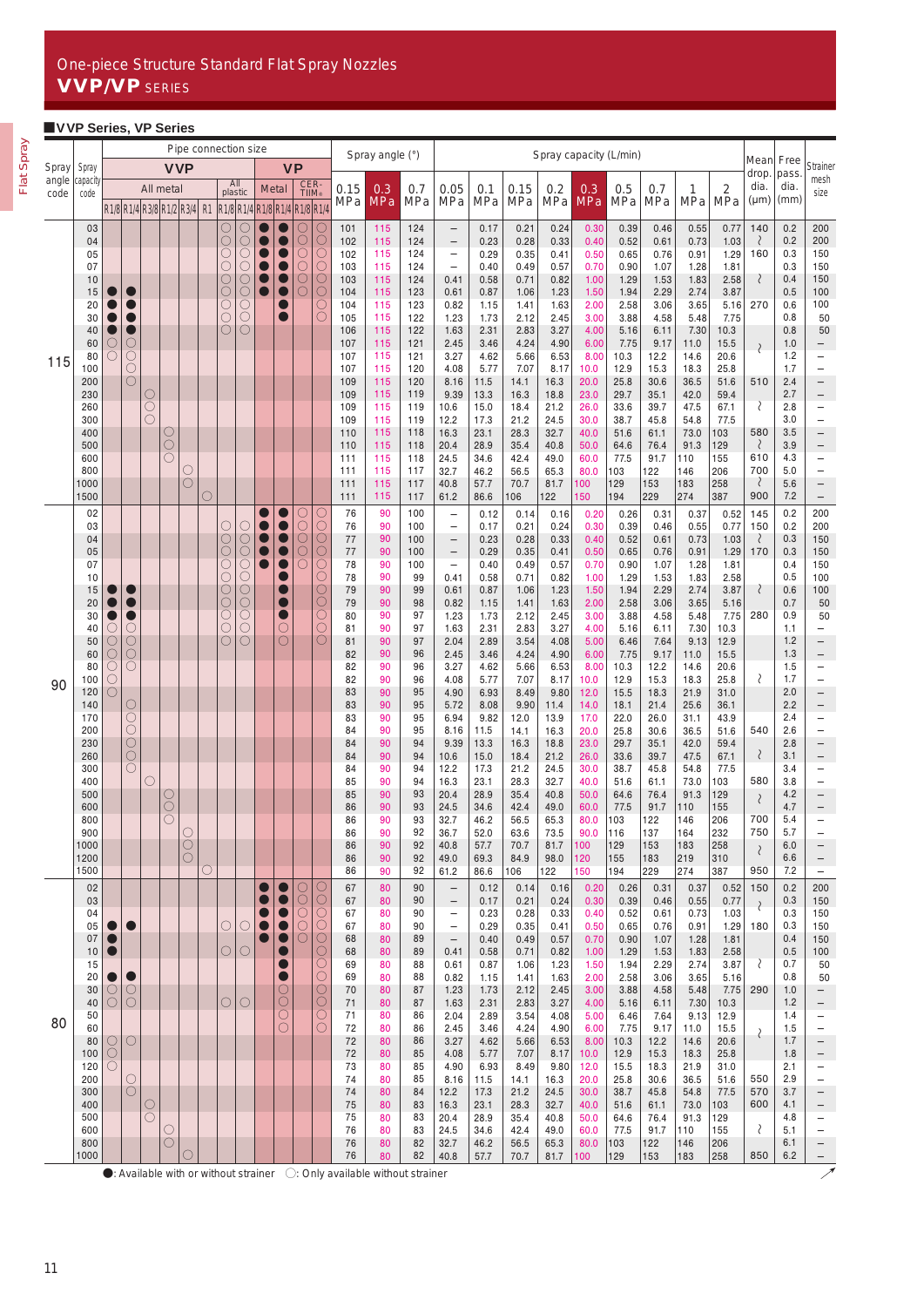One-piece Structure Standard Flat Spray Nozzles VVP/VP SERIES

|                |                   | Pipe connection size |                                                                                                          |        |            |   |  |                                   |                          |                               |                                     |               |                       |                | Spray angle (°)   |                                                                                             | Spray capacity (L/min)                        |              |              |              |                   |              |              |                     | Mean         | Free                        |              |                                        |
|----------------|-------------------|----------------------|----------------------------------------------------------------------------------------------------------|--------|------------|---|--|-----------------------------------|--------------------------|-------------------------------|-------------------------------------|---------------|-----------------------|----------------|-------------------|---------------------------------------------------------------------------------------------|-----------------------------------------------|--------------|--------------|--------------|-------------------|--------------|--------------|---------------------|--------------|-----------------------------|--------------|----------------------------------------|
| Spray<br>angle | Spray<br>capacity |                      |                                                                                                          |        | <b>VVP</b> |   |  | All                               |                          |                               | <b>VP</b>                           |               |                       |                |                   |                                                                                             |                                               |              |              |              |                   |              |              |                     |              | drop.                       | pass.        | Strainer<br>mesh                       |
| code           | code              |                      |                                                                                                          |        | All metal  |   |  | plastic                           |                          | Metal                         |                                     | CER-<br>TIIM® |                       | 0.15<br>MPa    | 0.3<br><b>MPa</b> | 0.7<br>MPa                                                                                  | 0.05<br>MPa                                   | 0.1<br>MPa   | 0.15<br>MPa  | 0.2<br>MPa   | 0.3<br><b>MPa</b> | 0.5<br>MPa   | 0.7<br>MPa   | $\mathbf{1}$<br>MPa | 2<br>MPa     | dia.<br>$(\mu m)$           | dia.<br>(mm) | size                                   |
|                | 02                |                      | R <sub>1</sub> /8 R <sub>1</sub> /4 R <sub>3</sub> /8 R <sub>1</sub> /2 R <sub>3</sub> /4 R <sub>1</sub> |        |            |   |  |                                   |                          | R1/8 R1/4 R1/8 R1/4 R1/8 R1/4 |                                     |               | С                     | 52             | 65                | 75                                                                                          | $\qquad \qquad -$                             | 0.12         | 0.14         | 0.16         | 0.20              | 0.26         | 0.31         | 0.37                | 0.52         | 155                         | 0.2          | 200                                    |
|                | 03                |                      |                                                                                                          |        |            |   |  | О                                 | O                        |                               |                                     | С             |                       | 52             | 65                | 75                                                                                          | $\qquad \qquad -$                             | 0.17         | 0.21         | 0.24         | 0.30              | 0.39         | 0.46         | 0.55                | 0.77         | 160                         | 0.3          | 150                                    |
|                | 04<br>05          |                      |                                                                                                          |        |            |   |  | $\bigcirc$<br>Ō                   | O<br>О                   |                               |                                     | O<br>Ō        | OOO                   | 52<br>52       | 65<br>65          | 75<br>74                                                                                    | $\qquad \qquad -$<br>$\qquad \qquad -$        | 0.23<br>0.29 | 0.28<br>0.35 | 0.33<br>0.41 | 0.40<br>0.50      | 0.52<br>0.65 | 0.61<br>0.76 | 0.73<br>0.91        | 1.03<br>1.29 | ₹<br>190                    | 0.3<br>0.4   | 150<br>150                             |
|                | 07                |                      |                                                                                                          |        |            |   |  | $\circlearrowright$               | О                        |                               | Ð                                   |               | $\overline{\bigcirc}$ | 53             | 65                | 74                                                                                          | $\overline{\phantom{m}}$                      | 0.40         | 0.49         | 0.57         | 0.70              | 0.90         | 1.07         | 1.28                | 1.81         |                             | 0.5          | 100                                    |
|                | 10<br>15          |                      |                                                                                                          |        |            |   |  | $\bigcirc$<br>$\circlearrowright$ | О<br>$\circlearrowright$ |                               |                                     |               |                       | 54<br>54       | 65<br>65          | 73<br>73                                                                                    | 0.41<br>0.61                                  | 0.58<br>0.87 | 0.71<br>1.06 | 0.82<br>1.23 | 1.00<br>1.50      | 1.29<br>1.94 | 1.53<br>2.29 | 1.83<br>2.74        | 2.58<br>3.87 | ₹                           | 0.6<br>0.8   | 100<br>50                              |
|                | 20                |                      | $\bullet$                                                                                                |        |            |   |  | Ō                                 | $\bigcirc$               |                               | 0                                   |               |                       | 55             | 65                | 72                                                                                          | 0.82                                          | 1.15         | 1.41         | 1.63         | 2.00              | 2.58         | 3.06         | 3.65                | 5.16         | 310                         | 0.9          | 50                                     |
|                | 30<br>40          | C<br>O               | O<br>$\circ$                                                                                             |        |            |   |  | О<br>О                            | O<br>O                   |                               | О<br>О                              |               | 000000                | 56<br>56       | 65<br>65          | 72<br>71                                                                                    | 1.23<br>1.63                                  | 1.73<br>2.31 | 2.12<br>2.83 | 2.45<br>3.27 | 3.00<br>4.00      | 3.88<br>5.16 | 4.58<br>6.11 | 5.48<br>7.30        | 7.75<br>10.3 |                             | 1.1<br>1.3   | -<br>$\qquad \qquad -$                 |
|                | 50<br>60          | O<br>O               | $\circ$<br>$\overline{O}$                                                                                |        |            |   |  | $\circlearrowright$               | O                        |                               | $\circlearrowright$<br>$\circ$      |               |                       | 57<br>57       | 65<br>65          | 71<br>71                                                                                    | 2.04<br>2.45                                  | 2.89<br>3.46 | 3.54<br>4.24 | 4.08<br>4.90 | 5.00<br>6.00      | 6.46<br>7.75 | 7.64<br>9.17 | 9.13<br>11.0        | 12.9<br>15.5 |                             | 1.5<br>1.6   | $\qquad \qquad -$<br>$\qquad \qquad -$ |
| 65             | 80                | O                    | $\bigcirc$                                                                                               |        |            |   |  | C                                 | C                        |                               | О                                   |               |                       | 58             | 65                | 71                                                                                          | 3.27                                          | 4.62         | 5.66         | 6.53         | 8.00              | 10.3         | 12.2         | 14.6                | 20.6         | $\mathcal{S}_{\mathcal{S}}$ | 1.9          | $\qquad \qquad -$                      |
|                | 100<br>120        | O<br>O               |                                                                                                          |        |            |   |  |                                   |                          |                               |                                     |               |                       | 58<br>58       | 65<br>65          | 70<br>70                                                                                    | 4.08<br>4.90                                  | 5.77<br>6.93 | 7.07<br>8.49 | 8.17<br>9.80 | 10.0<br>12.0      | 12.9<br>15.5 | 15.3<br>18.3 | 18.3<br>21.9        | 25.8<br>31.0 |                             | 2.1<br>2.3   | $\qquad \qquad -$<br>$\qquad \qquad -$ |
|                | 140               |                      | O                                                                                                        |        |            |   |  |                                   |                          |                               |                                     |               |                       | 59             | 65                | 69                                                                                          | 5.72                                          | 8.08         | 9.90         | 11.4         | 14.0              | 18.1         | 21.4         | 25.6                | 36.1         |                             | 2.5          | $\qquad \qquad -$                      |
|                | 170<br>200        |                      | $\circlearrowright$<br>$\frac{0}{0}$                                                                     |        |            |   |  |                                   |                          |                               |                                     |               |                       | 59<br>59       | 65<br>65          | 69<br>69                                                                                    | 6.94<br>8.16                                  | 9.82<br>11.5 | 12.0<br>14.1 | 13.9<br>16.3 | 17.0<br>20.0      | 22.0<br>25.8 | 26.0<br>30.6 | 31.1<br>36.5        | 43.9<br>51.6 | 580                         | 2.8<br>3.0   | $\qquad \qquad -$<br>$\qquad \qquad -$ |
|                | 300<br>400        |                      |                                                                                                          | O      |            |   |  |                                   |                          |                               |                                     |               |                       | 60<br>60       | 65<br>65          | 69<br>68                                                                                    | 12.2<br>16.3                                  | 17.3         | 21.2<br>28.3 | 24.5<br>32.7 | 30.0<br>40.0      | 38.7<br>51.6 | 45.8<br>61.1 | 54.8<br>73.0        | 77.5<br>103  | 650                         | 3.9<br>4.7   | $\qquad \qquad -$                      |
|                | 500               |                      |                                                                                                          | O      |            |   |  |                                   |                          |                               |                                     |               |                       | 61             | 65                | 67                                                                                          | 20.4                                          | 23.1<br>28.9 | 35.4         | 40.8         | 50.0              | 64.6         | 76.4         | 91.3                | 129          |                             | 5.3          | $\qquad \qquad -$<br>$\qquad \qquad -$ |
|                | 600<br>800        |                      |                                                                                                          |        | С<br>Ω     |   |  |                                   |                          |                               |                                     |               |                       | 61<br>62       | 65<br>65          | 67<br>67                                                                                    | 24.5<br>32.7                                  | 34.6<br>46.2 | 42.4<br>56.5 | 49.0<br>65.3 | 60.0<br>80.0      | 77.5<br>103  | 91.7<br>122  | 110<br>146          | 155<br>206   | ₹                           | 5.7<br>6.5   | $\qquad \qquad -$                      |
|                | 1000              |                      |                                                                                                          |        |            | С |  |                                   |                          |                               |                                     |               |                       | 62             | 65                | 66                                                                                          | 40.8                                          | 57.7         | 70.7         | 81.7         | 100               | 129          | 153          | 183                 | 258          |                             | 7.3          | -                                      |
|                | 1500<br>03        |                      |                                                                                                          |        |            | С |  |                                   |                          |                               |                                     |               | О                     | 62<br>37       | 65<br>50          | 66<br>60                                                                                    | 61.2<br>$\qquad \qquad -$                     | 86.6<br>0.17 | 106<br>0.21  | 122<br>0.24  | 150<br>0.30       | 194<br>0.39  | 229<br>0.46  | 274<br>0.55         | 387<br>0.77  | 1,000<br>180                | 9.0<br>0.3   | -<br>150                               |
|                | 04                |                      |                                                                                                          |        |            |   |  |                                   |                          |                               |                                     |               |                       | 37             | 50                | 60                                                                                          | $\qquad \qquad -$                             | 0.23         | 0.28         | 0.33         | 0.40              | 0.52         | 0.61         | 0.73                | 1.03         | ₹                           | 0.4          | 150                                    |
|                | 05<br>07          |                      |                                                                                                          |        |            |   |  |                                   |                          |                               |                                     |               | oooo                  | 38<br>38       | 50<br>50          | 59<br>58                                                                                    | $\qquad \qquad -$<br>$\qquad \qquad -$        | 0.29<br>0.40 | 0.35<br>0.49 | 0.41<br>0.57 | 0.50<br>0.70      | 0.65<br>0.90 | 0.76<br>1.07 | 0.91<br>1.28        | 1.29<br>1.81 | 210                         | 0.4<br>0.5   | 150<br>100                             |
|                | 10                |                      |                                                                                                          |        |            |   |  |                                   |                          |                               |                                     |               |                       | 40             | 50<br>50          | 58<br>57                                                                                    | 0.41                                          | 0.58         | 0.71         | 0.82         | 1.00              | 1.29         | 1.53         | 1.83                | 2.58         |                             | 0.6          | 100                                    |
|                | 15<br>20          |                      | $\circ$                                                                                                  |        |            |   |  |                                   |                          |                               | С                                   |               |                       | 40<br>41       | 50                | 57                                                                                          | 0.61<br>0.82                                  | 0.87<br>1.15 | 1.06<br>1.41 | 1.23<br>1.63 | 1.50<br>2.00      | 1.94<br>2.58 | 2.29<br>3.06 | 2.74<br>3.65        | 3.87<br>5.16 |                             | 0.8<br>1.0   | 50<br>$\qquad \qquad -$                |
|                | 30<br>40          | O<br>O               | $\circ$<br>$\circ$                                                                                       |        |            |   |  |                                   | C                        |                               | $\overline{\bigcirc}$<br>$\bigcirc$ |               | OOOO                  | 42<br>42       | 50<br>50          | 56<br>56                                                                                    | 1.23<br>1.63                                  | 1.73<br>2.31 | 2.12<br>2.83 | 2.45<br>3.27 | 3.00<br>4.00      | 3.88<br>5.16 | 4.58<br>6.11 | 5.48<br>7.30        | 7.75<br>10.3 | 340                         | 1.2<br>1.4   | $\qquad \qquad -$<br>$\qquad \qquad -$ |
|                | 50                |                      |                                                                                                          |        |            |   |  |                                   |                          |                               | $\bigcirc$                          |               | $\overline{\text{O}}$ | 43             | 50                | 55                                                                                          | 2.04                                          | 2.89         | 3.54         | 4.08         | 5.00              | 6.46         | 7.64         | 9.13                | 12.9         | $\langle$                   | 1.6          | $\qquad \qquad -$                      |
| 50             | 60<br>80          | O                    | $\circ$                                                                                                  |        |            |   |  |                                   |                          |                               | $\circ$<br>Ō                        |               |                       | 43<br>43       | 50<br>50          | 55<br>55                                                                                    | 2.45<br>3.27                                  | 3.46<br>4.62 | 4.24<br>5.66 | 4.90<br>6.53 | 6.00<br>8.00      | 7.75<br>10.3 | 9.17<br>12.2 | 11.0<br>14.6        | 15.5<br>20.6 |                             | 1.7<br>2.0   | $\qquad \qquad -$<br>$\qquad \qquad -$ |
|                | 120<br>200        | 0                    | $\circ$                                                                                                  |        |            |   |  |                                   |                          |                               |                                     |               |                       | 44<br>45       | 50<br>50          | 54<br>53                                                                                    | 4.90<br>8.16                                  | 6.93<br>11.5 | 8.49<br>14.1 | 9.80<br>16.3 | 12.0<br>20.0      | 15.5<br>25.8 | 18.3<br>30.6 | 21.9<br>36.5        | 31.0<br>51.6 | 550<br>640                  | 2.5<br>3.3   | $\qquad \qquad -$<br>$\qquad \qquad -$ |
|                | 300               |                      | $\circ$                                                                                                  |        |            |   |  |                                   |                          |                               |                                     |               |                       | 45             | 50                | 53                                                                                          | 12.2                                          | 17.3         | 21.2         | 24.5         | 30.0              | 38.7         | 45.8         | 54.8                | 77.5         |                             | 4.2          | $\qquad \qquad -$                      |
|                | 400<br>500        |                      |                                                                                                          | O<br>O |            |   |  |                                   |                          |                               |                                     |               |                       | 46<br>46       | 50<br>50          | 52<br>52                                                                                    | 16.3<br>20.4                                  | 23.1<br>28.9 | 28.3<br>35.4 | 32.7<br>40.8 | 40.0<br>50.0      | 51.6<br>64.6 | 61.1<br>76.4 | 73.0<br>91.3        | 103<br>129   | ₹                           | 4.9<br>5.6   | $\qquad \qquad -$<br>$\qquad \qquad -$ |
|                | 600               |                      |                                                                                                          |        | C          |   |  |                                   |                          |                               |                                     |               |                       | 47             | 50                | 52                                                                                          | 24.5                                          | 34.6         | 42.4         | 49.0         | 60.0              | 77.5         | 91.7         | 110                 | 155          | 750                         | 6.1          | $\qquad \qquad -$                      |
|                | 800<br>1000       |                      |                                                                                                          |        | С          | C |  |                                   |                          |                               |                                     |               |                       | 47<br>47       | 50<br>50          | 51<br>51                                                                                    | 32.7<br>40.8                                  | 46.2<br>57.7 | 56.5<br>70.7 | 65.3<br>81.7 | 80.0<br>100       | 103<br>129   | 122<br>153   | 146<br>183          | 206<br>258   | ₹<br>1,000                  | 7.1<br>7.9   | $\qquad \qquad -$<br>$\qquad \qquad -$ |
|                | 1500              |                      |                                                                                                          |        |            | O |  |                                   |                          |                               |                                     |               |                       | 48             | 50                | 51                                                                                          | 61.2                                          | 86.6         | 06           | 122          | 50                | 194          | 229          | 274                 | 387          | 1,100                       | 9.7          | $\qquad \qquad -$                      |
|                | 05<br>07          |                      | $\bullet$                                                                                                |        |            |   |  |                                   |                          |                               |                                     |               |                       | 30<br>30       | 40<br>40          | 48<br>48                                                                                    |                                               | 0.29<br>0.40 | 0.35<br>0.49 | 0.41<br>0.57 | 0.50<br>0.70      | 0.65<br>0.90 | 0.76<br>1.07 | 0.91<br>1.28        | 1.29<br>1.81 | 230                         | 0.4<br>0.5   | 150<br>100                             |
|                | 10<br>20          |                      | $\bullet$<br>O                                                                                           |        |            |   |  |                                   |                          |                               |                                     |               |                       | 31<br>32       | 40<br>40          | 47<br>46                                                                                    | 0.41<br>0.82                                  | 0.58<br>1.15 | 0.71<br>1.41 | 0.82<br>1.63 | 1.00<br>2.00      | 1.29<br>2.58 | 1.53<br>3.06 | 1.83<br>3.65        | 2.58<br>5.16 | 380                         | 0.7<br>1.0   | 50<br>-                                |
|                | 30                | O<br>O               | O                                                                                                        |        |            |   |  |                                   |                          |                               |                                     |               |                       | 33             | 40                | 46                                                                                          | 1.23                                          | 1.73         | 2.12         | 2.45         | 3.00              | 3.88         | 4.58         | 5.48                | 7.75         |                             | 1.3          |                                        |
|                | 40<br>80          | O<br>O               | $\circ$<br>O                                                                                             |        |            |   |  |                                   |                          |                               |                                     |               |                       | 33<br>34       | 40<br>40          | 45<br>44                                                                                    | 1.63<br>3.27                                  | 2.31<br>4.62 | 2.83<br>5.66 | 3.27<br>6.53 | 4.00<br>8.00      | 5.16<br>10.3 | 6.11<br>12.2 | 7.30<br>14.6        | 10.3<br>20.6 | ₹                           | 1.5<br>2.1   |                                        |
| 40             | 120               | $\left(\ \right)$    |                                                                                                          |        |            |   |  |                                   |                          |                               |                                     |               |                       | 35             | 40                | 44                                                                                          | 4.90                                          | 6.93         | 8.49         | 9.80         | 12.0              | 15.5         | 18.3         | 21.9                | 31.0         |                             | 2.8          | $\overline{\phantom{0}}$               |
|                | 200<br>300        |                      | $\circ$<br>$\circ$                                                                                       |        |            |   |  |                                   |                          |                               |                                     |               |                       | 35<br>36       | 40<br>40          | 43<br>42                                                                                    | 8.16<br>12.2                                  | 11.5<br>17.3 | 14.1<br>21.2 | 16.3<br>24.5 | 20.0<br>30.0      | 25.8<br>38.7 | 30.6<br>45.8 | 36.5<br>54.8        | 51.6<br>77.5 | 710<br>800                  | 3.5<br>4.5   |                                        |
|                | 400<br>500        |                      |                                                                                                          | O<br>О |            |   |  |                                   |                          |                               |                                     |               |                       | 36<br>37       | 40<br>40          | 42<br>42                                                                                    | 16.3<br>20.4                                  | 23.1<br>28.9 | 28.3<br>35.4 | 32.7<br>40.8 | 40.0<br>50.0      | 51.6<br>64.6 | 61.1<br>76.4 | 73.0<br>91.3        | 103<br>129   | ₹<br>850                    | 5.3<br>5.8   | -<br>-                                 |
|                | 600               |                      |                                                                                                          |        | O          |   |  |                                   |                          |                               |                                     |               |                       | 37             | 40                | 42                                                                                          | 24.5                                          | 34.6         | 42.4         | 49.0         | 60.0              | 77.5         | 91.7         | 110                 | 155          |                             | 6.6          |                                        |
|                | 800<br>1000       |                      |                                                                                                          |        | $\circ$    | C |  |                                   |                          |                               |                                     |               |                       | 37<br>38       | 40<br>40          | 41<br>41                                                                                    | 32.7<br>40.8                                  | 46.2<br>57.7 | 56.5<br>70.7 | 65.3<br>81.7 | 80.0<br>100       | 103<br>129   | 122<br>153   | 146<br>183          | 206<br>258   | 1,100                       | 7.4<br>8.3   | -                                      |
|                | 1500              |                      |                                                                                                          |        |            | O |  |                                   |                          |                               |                                     |               |                       | 38             | 40                | 41                                                                                          | 61.2                                          | 86.6         | 106          | 122          | 150               | 194          | 229          | 274                 | 387          | 1,200                       | 10.3         | -                                      |
|                | 05<br>07          |                      | $\bullet$                                                                                                |        |            |   |  |                                   |                          |                               |                                     |               |                       | 18<br>18       | 25<br>25          | 32<br>32                                                                                    | $\qquad \qquad -$<br>$\qquad \qquad -$        | 0.29<br>0.40 | 0.35<br>0.49 | 0.41<br>0.57 | 0.50<br>0.70      | 0.65<br>0.90 | 0.76<br>1.07 | 0.91<br>1.28        | 1.29<br>1.81 | 270                         | 0.5<br>0.6   | 100<br>100                             |
|                | 15<br>30          | O<br>O               | O<br>O                                                                                                   |        |            |   |  |                                   |                          |                               |                                     |               |                       | 19<br>19       | 25<br>25          | 31<br>30                                                                                    | 0.61<br>1.23                                  | 0.87<br>1.73 | 1.06<br>2.12 | 1.23<br>2.45 | 1.50<br>3.00      | 1.94<br>3.88 | 2.29<br>4.58 | 2.74<br>5.48        | 3.87<br>7.75 | ₹<br>440                    | 1.0<br>1.4   | $\qquad \qquad -$<br>$\qquad \qquad -$ |
| 25             | 40                | O                    | O                                                                                                        |        |            |   |  |                                   |                          |                               |                                     |               |                       | 19             | 25                | 30                                                                                          | 1.63                                          | 2.31         | 2.83         | 3.27         | 4.00              | 5.16         | 6.11         | 7.30                | 10.3         |                             | 1.7          | $\qquad \qquad -$                      |
|                | 80<br>200         | O                    | $\circ$<br>$\circ$                                                                                       |        |            |   |  |                                   |                          |                               |                                     |               |                       | 20<br>21       | 25<br>25          | 29<br>27                                                                                    | 3.27<br>8.16                                  | 4.62<br>11.5 | 5.66<br>14.1 | 6.53<br>16.3 | 8.00<br>20.0      | 10.3<br>25.8 | 12.2<br>30.6 | 14.6<br>36.5        | 20.6<br>51.6 | ₹<br>850                    | 2.3<br>4.0   | -<br>-                                 |
|                | 300               |                      | O                                                                                                        |        |            |   |  |                                   |                          |                               |                                     |               |                       | 21             | 25                | 27                                                                                          | 12.2                                          | 17.3         | 21.2         | 24.5         | 30.0              | 38.7         | 45.8         | 54.8                | 77.5         | 950                         | 4.9          | -                                      |
|                | 05<br>07          |                      | $\bullet$                                                                                                |        |            |   |  |                                   |                          |                               |                                     |               |                       | $9\,$<br>$9\,$ | 15<br>15          | 22<br>21                                                                                    | $\qquad \qquad -$<br>$\overline{\phantom{m}}$ | 0.29<br>0.40 | 0.35<br>0.49 | 0.41<br>0.57 | 0.50<br>0.70      | 0.65<br>0.90 | 0.76<br>1.07 | 0.91<br>1.28        | 1.29<br>1.81 | 310                         | 0.5<br>0.7   | 100<br>50                              |
|                | 15                | O                    | O                                                                                                        |        |            |   |  |                                   |                          |                               |                                     |               |                       | 10             | 15                | 20                                                                                          | 0.61                                          | 0.87         | 1.06         | 1.23         | 1.50              | 1.94         | 2.29         | 2.74                | 3.87         | ₹                           | 1.0          |                                        |
| 15             | 30<br>40          | O<br>O               | O<br>$\circ$                                                                                             |        |            |   |  |                                   |                          |                               |                                     |               |                       | 10<br>10       | 15<br>15          | 19<br>19                                                                                    | 1.23<br>1.63                                  | 1.73<br>2.31 | 2.12<br>2.83 | 2.45<br>3.27 | 3.00<br>4.00      | 3.88<br>5.16 | 4.58<br>6.11 | 5.48<br>7.30        | 7.75<br>10.3 | 510<br>$\zeta$              | 1.5<br>1.7   | $\overline{\phantom{0}}$               |
|                | 80<br>200         |                      | $\circ$<br>$\circ$                                                                                       |        |            |   |  |                                   |                          |                               |                                     |               |                       | 11<br>11       | 15<br>15          | 18<br>17                                                                                    | 3.27<br>8.16                                  | 4.62<br>11.5 | 5.66<br>14.1 | 6.53<br>16.3 | 8.00<br>20.0      | 10.3<br>25.8 | 12.2<br>30.6 | 14.6<br>36.5        | 20.6<br>51.6 | 1,000                       | 2.4<br>4.0   | $\overline{\phantom{m}}$<br>-          |
|                | 300               |                      | Ω                                                                                                        |        |            |   |  |                                   |                          |                               |                                     |               |                       | 12             | 15                | 17                                                                                          | 12.2                                          | 17.3         | 21.2         | 24.5         | 30.0              | 38.7         | 45.8         | 54.8                | 77.5         | 1,100                       | 5.0          | $\qquad \qquad -$                      |
|                |                   |                      |                                                                                                          |        |            |   |  |                                   |                          |                               |                                     |               |                       |                |                   | $\bullet$ : Available with or without strainer $\Diamond$ : Only available without strainer |                                               |              |              |              |                   |              |              |                     |              |                             |              |                                        |